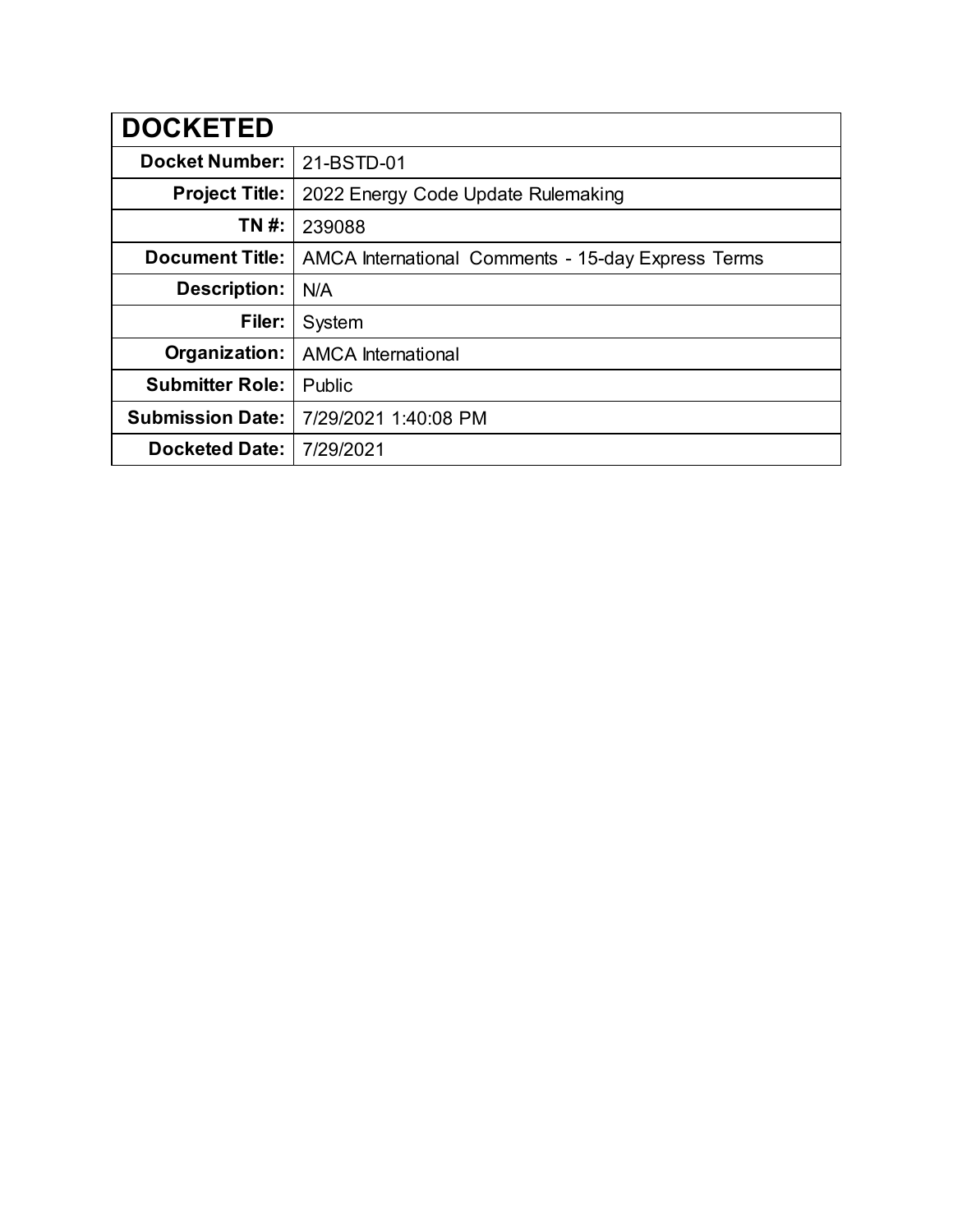Comment Received From: AMCA International Submitted On: 7/29/2021 Docket Number: 21-BSTD-01

## **AMCA International Comments - 15-day Express Terms**

Additional submitted attachment is included below.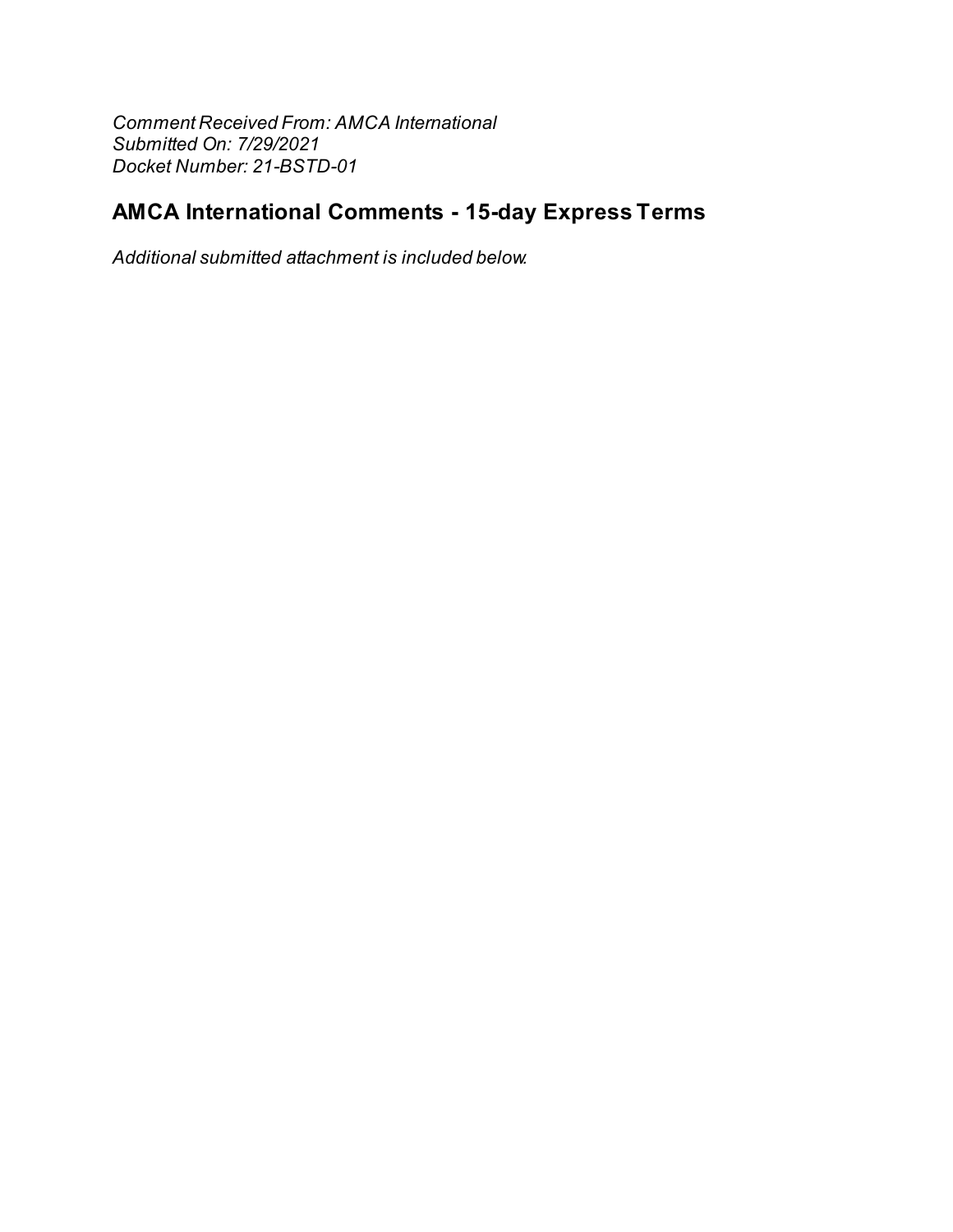

## **AMCA International**

Air Movement and Control Association International, Inc. The International Authority on Air System Components Since 1917

30 West University Drive Arlington Heights, IL 60004, USA 847-394-0150 communications@amca.org www.amca.org

July 29, 2021

California Energy Commission Docket Office, MS-4 RE: Docket No. 21-BSTD-01 1516 9th Street, MS-4 Sacramento, CA 95814-5512

## **AMCA International Comments RE: Proposed 15-Day Express Terms 2022 Energy Code - (Docket No. 21-BSTD-01), Section 120.10 Mandatory Requirements for Fans**

Dear Commissioner and Staff:

Air Movement and Control Association (AMCA) International<sup>1</sup> thanks the Commission for advancing the 2022 Energy Code's fan-efficiency provision, which uses the Fan Energy Index (FEI) metric.

AMCA advocates for the transition to FEI as the fan-efficiency metric in state energy codes. Formalized in ANSI/AMCA Standard 208-18, *Calculation of the Fan Energy Index*, FEI considers the effects of motors and drives in fan systems and helps right-size fan systems for the air-distribution systems and conditions they will operate in. FEI also eliminates the sizing window required by the Fan Efficiency Grade (FEG) metric, which is applied at design and difficult to enforce.

AMCA continuously creates and updates resources to assist with adoption, application, and enforcement of FEI. These resources can be found at [www.amca.org/FEI.](http://www.amca.org/FEI)

AMCA commends the path California is taking to require third-party-verified FEI ratings that could be provided using manufacturer software. FEI ratings most often are provided by manufacturer software because of the myriad fan/motor/drive combinations. Hyperlinks to AMCA-certified software from a wide variety of manufacturers can be found a[t www.amca.org/find-FEI.](http://www.amca.org/find-FEI)

AMCA notes that FEI is the fan-efficiency metric for predominantly stand-alone fan applications in:

- 2021 International Energy Conservation Code (IECC)
- 2021 International Green Construction Code (IgCC)

<sup>1</sup> AMCA International is a not-for-profit association of manufacturers of fans, dampers, louvers, air curtains, and other air-system components for commercial HVAC, industrial-process, and power-generation applications. With programs such as certified ratings, laboratory accreditation, verification of compliance, and international standards development, AMCA's mission is to advance the knowledge of air systems and uphold industry integrity on behalf of more than 400 member companies worldwide.